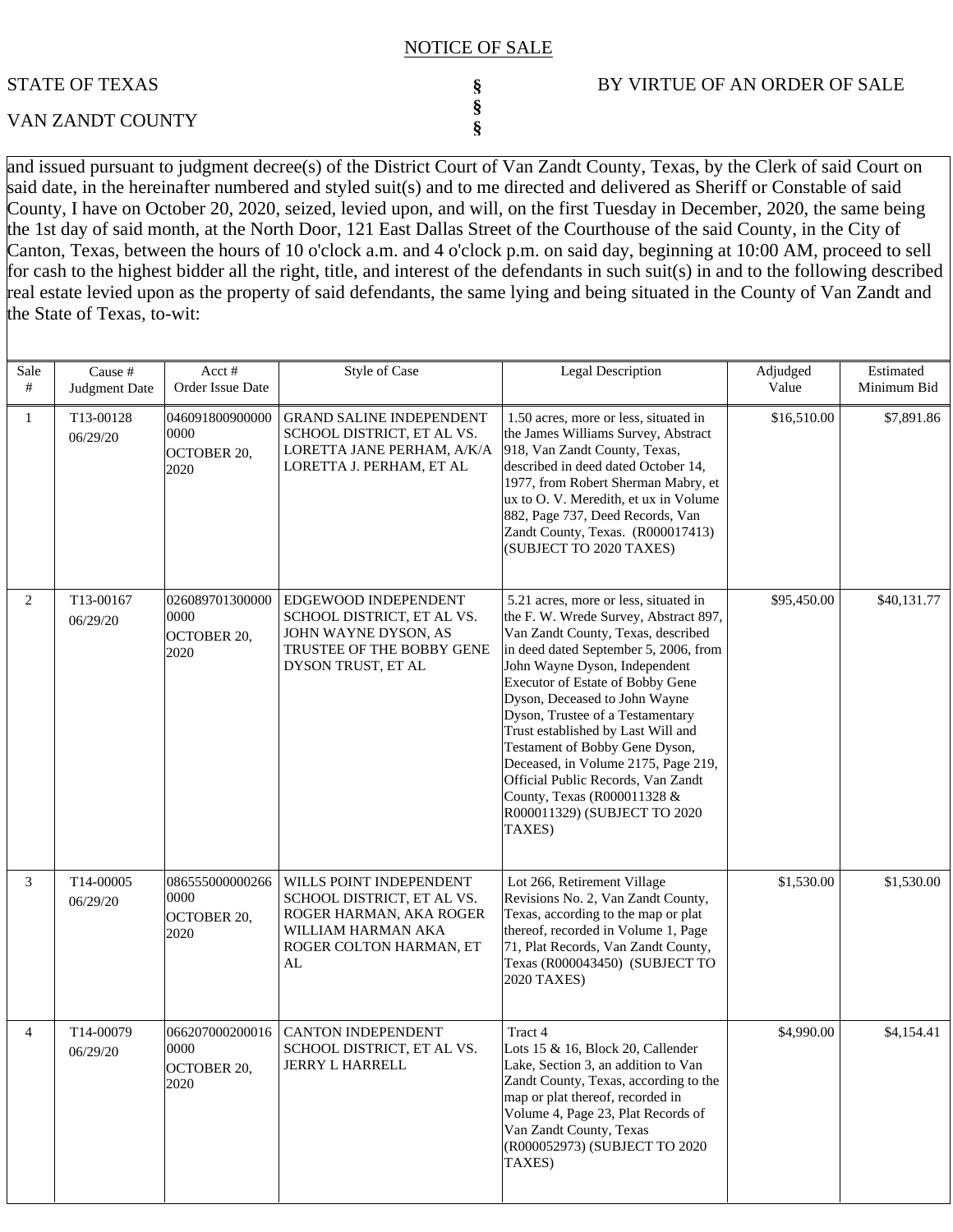| Sale<br># | Cause #<br>Judgment Date | Acct#<br>Order Issue Date                             | <b>Style of Case</b>                                                                            | <b>Legal Description</b>                                                                                                                                                                                                                                                                                                                                                                                                                    | Adjudged<br>Value | Estimated<br>Minimum Bid |
|-----------|--------------------------|-------------------------------------------------------|-------------------------------------------------------------------------------------------------|---------------------------------------------------------------------------------------------------------------------------------------------------------------------------------------------------------------------------------------------------------------------------------------------------------------------------------------------------------------------------------------------------------------------------------------------|-------------------|--------------------------|
| 5         | T14-00098<br>06/29/20    | 066058301300001<br>0000<br><b>OCTOBER 20,</b><br>2020 | VAN INDEPENDENT SCHOOL<br>DISTRICT, ET AL VS. ROGER<br><b>ALLEN STRICKLAND</b>                  | 1.007 acre, more or less, situated in<br>the E. F. Mitchusson Survey, Abstract<br>583, Van Zandt County, Texas,<br>described in deed dated December 13,<br>2005, from Trammell Dwayne Price,<br>II to Roger Allen Strickland in<br>Volume 2093, Page 346, Real<br>Records, Van Zandt County, Texas<br>(#0660583013000010000)                                                                                                                | \$27,050.00       | \$8,869.32               |
| 6         | T15-00005<br>06/29/20    | 072204200100003<br>0000<br><b>OCTOBER 20,</b><br>2020 | <b>BROWNSBORO INDEPENDENT</b><br>SCHOOL DISTRICT, ET AL VS.<br>LOIS C. LEE                      | TRACT 1 & 2 ARE BEING SOLD<br><b>TOGETHER - ONE COMBINED</b><br><b>BID</b><br>Tract 1<br>Lot 3, Block 10, Hickory Hills<br>Subdivision, Section 2, a subdivision<br>in Van Zandt County, Texas,<br>according to the map or plat thereof,<br>recorded in Glide 196A, Plat Records,<br>Van Zandt County, Texas<br>(R000034181) (SUBJECT TO 2020<br>TAXES)                                                                                     | \$6,080.00        | \$7,666.59               |
| $\tau$    | T15-00005<br>06/29/20    | 072204200100004<br>0000<br><b>OCTOBER 20,</b><br>2020 | BROWNSBORO INDEPENDENT<br>SCHOOL DISTRICT, ET AL VS.<br>LOIS C. LEE                             | Tract 2<br>Lot 4, Block 10, Hickory Hills<br>Subdivision, Section 2, a subdivision<br>in Van Zandt County, Texas,<br>according to the map or plat thereof,<br>recorded in Glide 196A, Plat Records,<br>Van Zandt County, Texas<br>(R000034182) (SUBJECT TO 2019 &<br>2020 TAXES)                                                                                                                                                            | \$6,330.00        |                          |
| 8         | T15-00035<br>06/29/20    | 066208000250027<br>0000<br>OCTOBER 20,<br>2020        | VAN INDEPENDENT SCHOOL<br>DISTRICT, ET AL VS. JOHN<br>KEGEL, A/K/A JOHN WILLIAM<br>KEGEL, ET AL | Lot 27, Block 25, Callender Lake<br>Subdivision, Section 4, a subdivision<br>in Van Zandt County, Texas,<br>described in Volume 1872, Page 61,<br>Real Records, Van Zandt County,<br>Texas (R000028992) (SUBJECT TO<br>2020 TAXES)                                                                                                                                                                                                          | \$12,620.00       | \$8,849.15               |
| 9         | T15-00058<br>06/29/20    | 044373000110000<br>2300<br><b>OCTOBER 20,</b><br>2020 | <b>GRAND SALINE INDEPENDENT</b><br>SCHOOL DISTRICT, ET AL VS.<br>WAYLAND D. DOUTHITT, ET AL     | 80.00 feet by 130.00 feet, containing<br>0.2388 acre, more or less, situated in<br>the Sam Bell Survey, Abstract 46, Van<br>Zandt County, Texas, described in<br>deed dated July 29, 1985, from Wiley<br>Garland III, Guardian of Estate of<br>Addie Tunnell, N.C.M. to Wayland D.<br>Douthitt, et ux, in Volume 1062, Page<br>721, Real Records, Van Zandt County,<br>Texas (#0443730001100002300;<br>R000014788 SUBJECT TO 2020<br>TAXES) | \$58,200.00       | \$18,336.89              |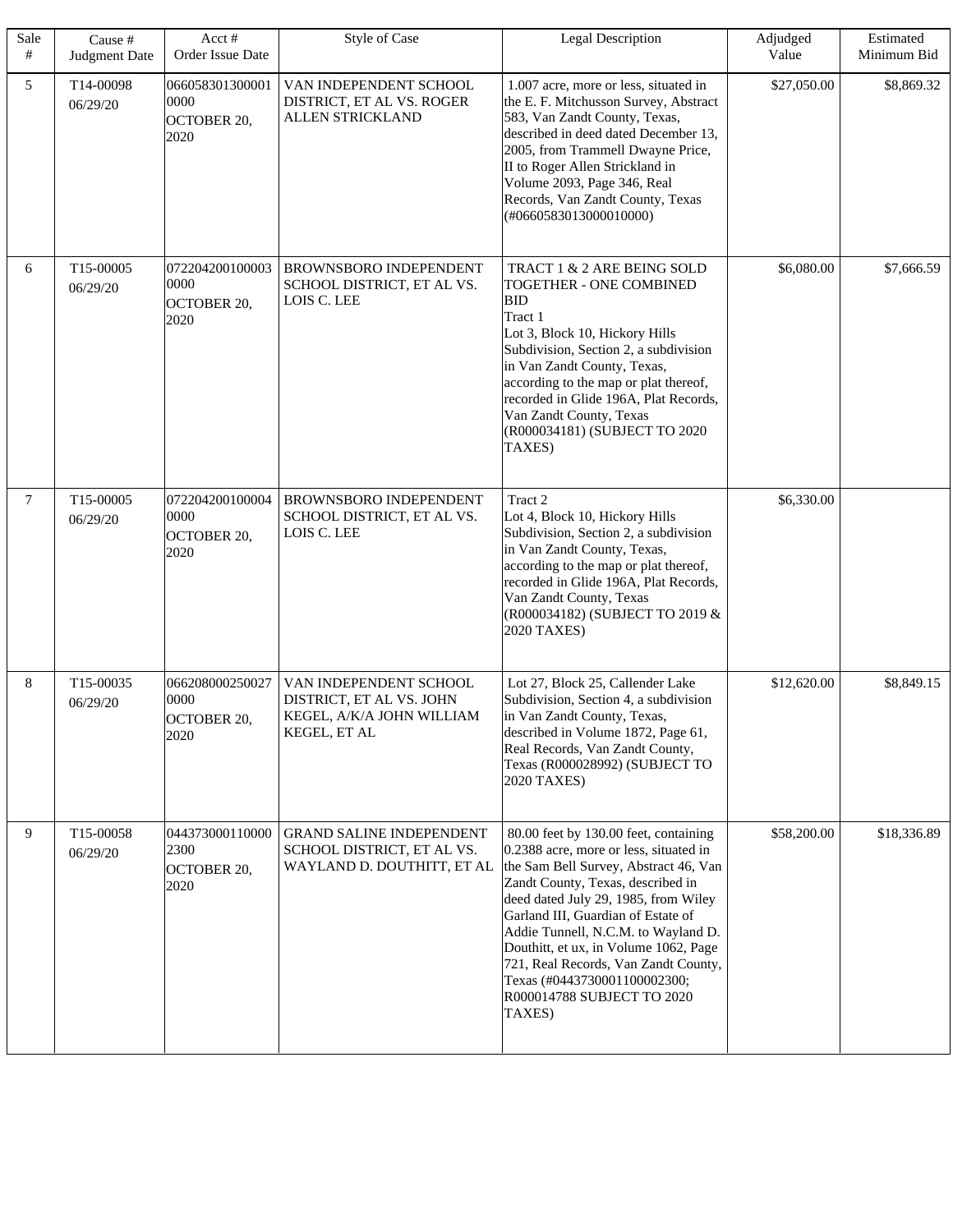| Sale<br># | Cause #<br>Judgment Date | Acct#<br>Order Issue Date                      | Style of Case                                                                                   | <b>Legal Description</b>                                                                                                                                                                                                                                                                                                                                                                                                                                                                                                                                                                                                                                                                                                                                                                                                                                                                                                                                                                                                                                                                                                                                                                                                                                                         | Adjudged<br>Value | Estimated<br>Minimum Bid |
|-----------|--------------------------|------------------------------------------------|-------------------------------------------------------------------------------------------------|----------------------------------------------------------------------------------------------------------------------------------------------------------------------------------------------------------------------------------------------------------------------------------------------------------------------------------------------------------------------------------------------------------------------------------------------------------------------------------------------------------------------------------------------------------------------------------------------------------------------------------------------------------------------------------------------------------------------------------------------------------------------------------------------------------------------------------------------------------------------------------------------------------------------------------------------------------------------------------------------------------------------------------------------------------------------------------------------------------------------------------------------------------------------------------------------------------------------------------------------------------------------------------|-------------------|--------------------------|
| 10        | T16-00041<br>09/18/19    | 016012903050000<br>0000<br>OCTOBER 20,<br>2020 | CANTON INDEPENDENT<br>SCHOOL DISTRICT, ET AL VS.<br>THELMA BERRY, F/K/A THELMA<br>ABRAMS, ET AL | All that certain tract of land<br>containing 182.40 acres, more or less,<br>situated in the Maria G. Cazenova<br>Survey, Abstract 129, Van Zandt<br>County, Texas, described as follows:<br>$(a)$ . that certain 86.30 acres, more or<br>less, as described as "First Tract" in<br>deed dated September 7, 1938, from<br>William Thomas, et ux to James A.<br>Abrams, et ux, in Volume 269, Page<br>31, Deed Records, Van Zandt County,<br>Texas; and (b). that certain 96.10<br>acres, more or less, as described as<br>"Second Tract" in deed dated<br>September 7, 1938, from William<br>Thomas, et ux to James A. Abrams, et<br>ux, in Volume 269, Page 31, Deed<br>Records, Van Zandt County, Texas;<br>being that same property identified on<br>Plaintiffs' tax rolls as Acct<br>#0160129030500000000; SAVE &<br><b>EXCEPT</b> however, the following: (a).<br>that certain 5.00 acres tract, more or<br>less, described in Volume 1161, Page<br>939, Real Records of Van Zandt<br>County, Texas; and (b). that certain<br>2.00 acre tract, more or less, described<br>in Volume 1168, Page 535, Real<br>Records, Van Zandt County, Texas;<br>leaving herein a residue of 175.40<br>acres, more or less $(R000002666 \&$<br>R000002667) (SUBJECT TO 2019 &<br>2020 TAXES) | \$505,520.00      | \$113,203.29             |
| 11        | T17-00164<br>06/29/20    | 016025700380000<br>0000<br>OCTOBER 20,<br>2020 | <b>CANTON INDEPENDENT</b><br>SCHOOL DISTRICT, ET AL VS.<br>JOHNNY LEE NORRELL, ET AL            | 1.03 acres, more or less, situated in<br>the James Fortune Survey, Abstract<br>257, Van Zandt County, Texas,<br>described in deed dated December 31,<br>1986, from Maurine Wimpey, et al to<br>Johnny L. Norrell, et ux, in Volume<br>1107, Page 534, Real Records, Van<br>Zandt County, Texas (R000003857)<br>(SUBJECT TO 2020 TAXES)                                                                                                                                                                                                                                                                                                                                                                                                                                                                                                                                                                                                                                                                                                                                                                                                                                                                                                                                           | \$49,350.00       | \$10,732.45              |
| 12        | T13-00115<br>06/29/20    | 3223557<br>OCTOBER 20,<br>2020                 | <b>MABANK INDEPENDENT</b><br>SCHOOL DISTRICT VS. J. D.<br>BRASHEAR, ET AL                       | Tract 1<br>1.368 acres, more or less, situated in<br>the J. H. Stark Survey, A-797, Van<br>Zandt County, Texas, described in<br>Volume 1015, Page 162, Real<br>Records, Van Zandt County, Texas<br>(#3223557)                                                                                                                                                                                                                                                                                                                                                                                                                                                                                                                                                                                                                                                                                                                                                                                                                                                                                                                                                                                                                                                                    | \$18,850.00       | \$6,667.30               |
| 13        | T13-00115<br>06/29/20    | 3223558<br>OCTOBER 20,<br>2020                 | <b>MABANK INDEPENDENT</b><br>SCHOOL DISTRICT VS. J. D.<br><b>BRASHEAR, ET AL</b>                | Tract 2<br>2.793 acres, more or less, situated in<br>the J. H. Stark Survey, A-797, Van<br>Zandt County, Texas, described in<br>Volume 1346, Page 182, Real<br>Records, Van Zandt County, Texas<br>(#3223558)                                                                                                                                                                                                                                                                                                                                                                                                                                                                                                                                                                                                                                                                                                                                                                                                                                                                                                                                                                                                                                                                    | \$29,800.00       | \$13,384.15              |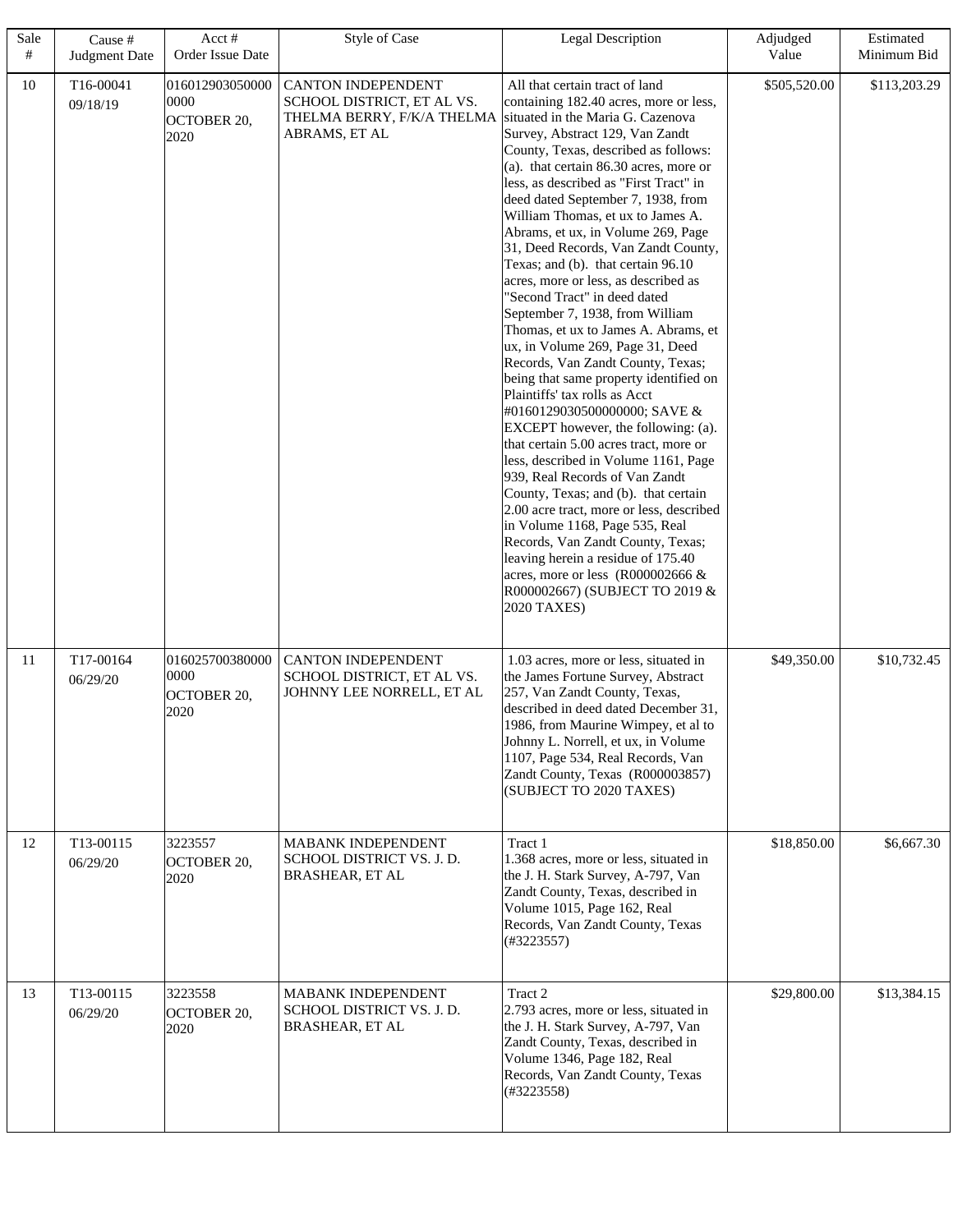| Sale<br># | Cause #<br>Judgment Date | Acct#<br>Order Issue Date                             | Style of Case                                                                                                                                                                                                                                 | <b>Legal Description</b>                                                                                                                                                                                                                                                                                                          | Adjudged<br>Value | Estimated<br>Minimum Bid |
|-----------|--------------------------|-------------------------------------------------------|-----------------------------------------------------------------------------------------------------------------------------------------------------------------------------------------------------------------------------------------------|-----------------------------------------------------------------------------------------------------------------------------------------------------------------------------------------------------------------------------------------------------------------------------------------------------------------------------------|-------------------|--------------------------|
| 14        | T17-00107<br>06/29/20    | 3223171<br><b>OCTOBER 20,</b><br>2020                 | MABANK INDEPENDENT<br>SCHOOL DISTRICT, ET AL VS.<br>LADONNA J. HORTON                                                                                                                                                                         | Tract 1<br>Lot 36, A & B Woodland Subdivision,<br>an unrecorded subdivision in the A.<br>M. Cobb Survey, A-160, Van Zandt<br>County, Texas, described in Document<br>No. 2011-000236, Real Records, Van<br>Zandt County, Texas (#3223171)                                                                                         | \$31,330.00       | \$2,605.20               |
| 16        | T12-00001<br>09/18/19    | 072204200200011<br>0000<br><b>OCTOBER 20,</b><br>2020 | THE FOLLOWING PROPERTIES<br>HAVE BEEN STRUCK-OFF AT<br>PREVIOUS TAX SALES AND<br>ARE NOW BEING OFFERED FOR<br><b>RE-SALE</b><br>BROWNSBORO INDEPENDENT<br>SCHOOL DISTRICT VS. ALLEN<br>GRADY HANVY, ET AL (TAX<br>SALE HELD DECEMBER 2, 2019) | Lots 10, 11 & 12, Block 20, Hickory<br>Hills, Section 2, an addition to Van<br>Zandt County, Texas, described in<br>Volume 1164, Page 484; Volume<br>1164, Page 492; and Volume 1283,<br>Page 981, Real Records, Van Zandt<br>County,<br>Texas.(0722042002000110000,<br>R000034390)                                               | \$13,010.00       | \$1,533.00               |
| 17        | T12-00024<br>09/18/19    | 066208000290016<br>0000<br><b>OCTOBER 20,</b><br>2020 | VAN INDEPENDENT SCHOOL<br>DISTRICT, ET AL VS. TRACIE L.<br>HEFFINGTON, N/K/A TRACIE<br>LYNETTE MOSELY, ET AL )TAX<br>SALE HELD DECEMBER 3, 2019)                                                                                              | TRACTS 1 & 2 ARE BEING SOLD<br>TOGETHER - ONE COMBINED<br><b>BID</b><br>Tract 1<br>Lot 16, Block 29, Callender Lake<br>Addition, Section IV, an addition in<br>Van Zandt County, Texas, described<br>in Volume 1564, Page 309, Official<br>Records, Van Zandt County, Texas.<br>(0662080002900160000,<br>R000029062)              | \$2,970.00        | \$594.00                 |
| 18        | T12-00024<br>09/18/19    | 066212000000029<br>0000<br><b>OCTOBER 20,</b><br>2020 | VAN INDEPENDENT SCHOOL<br>DISTRICT, ET AL VS. TRACIE L.<br>HEFFINGTON, N/K/A TRACIE<br>LYNETTE MOSELY, ET AL )TAX<br>SALE HELD DECEMBER 3, 2019)                                                                                              | Tract 2<br>Lot 29, Callender Lake Subdivision,<br>Section 10, a subdivision in Van Zandt<br>County, Texas, according to the map<br>or plat thereof, recorded in Volume 6,<br>Page 2, Plat Records, Zandt County,<br>Texas (0662120000000290000,<br>R000029496)                                                                    | \$2,260.00        |                          |
| 19        | T15-00032<br>04/10/19    | 066210000350014<br>0000<br>OCTOBER 20,<br>2020        | VAN ZANDT COUNTY, ET AL<br>VS. SHELTON L. BRACKNEY, ET<br>AL (TAX SALE HELD OCTOBER<br>1, 2019)                                                                                                                                               | TRACTS 1 & 2 ARE BEING SOLD<br>TOGETHER - ONE COMBINED<br><b>BID</b><br>Tract 1<br>Lot 14, Block 35, Callender Lake<br>Subdivision, Section VII, a<br>subdivision in Van Zandt County,<br>Texas, according to the map or plat<br>thereof, recorded in Volume 4, Page<br>35, Plat Records, Van Zandt County,<br>Texas (R000029387) | \$2,450.00        | \$490.00                 |
| 20        | T15-00032<br>04/10/19    | 066210000350013<br>0000<br><b>OCTOBER 20,</b><br>2020 | VAN ZANDT COUNTY, ET AL<br>VS. SHELTON L. BRACKNEY, ET<br>AL (TAX SALE HELD OCTOBER<br>1, 2019)                                                                                                                                               | Tract 2<br>Lot 13, Block 35, Callender Lake<br>Subdivision, Section VII, a<br>subdivision in Van Zandt County,<br>Texas, according to the map or plat<br>thereof, recorded in Volume 4, Page<br>35, Plat Records, Van Zandt County,<br>Texas (R000029386)                                                                         | \$2,450.00        |                          |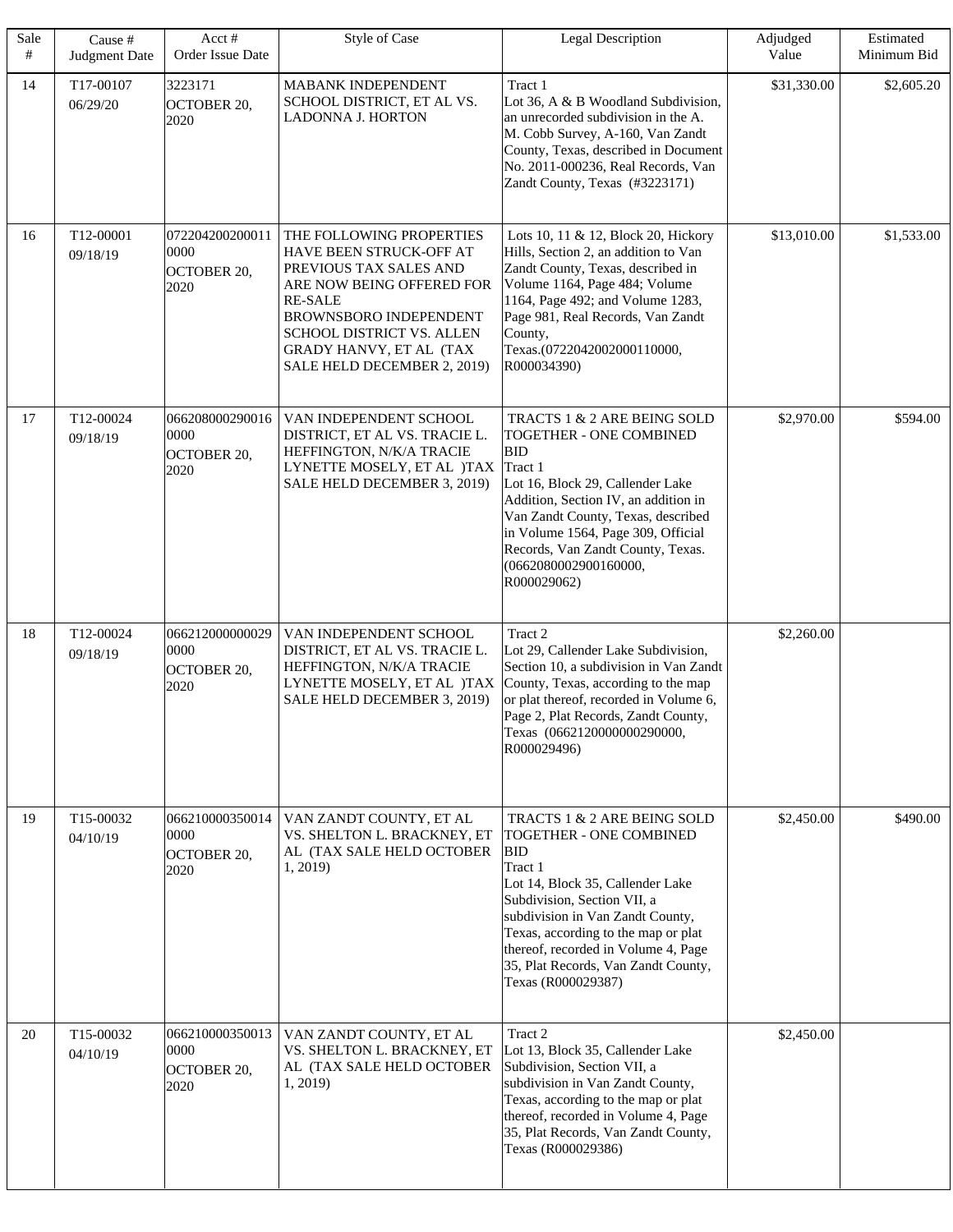| Sale<br># | Cause #<br>Judgment Date | Acct $#$<br>Order Issue Date                   | <b>Style of Case</b>                                                                                           | Legal Description                                                                                                                                                                                                                                                                                                                                    | Adjudged<br>Value | Estimated<br>Minimum Bid |
|-----------|--------------------------|------------------------------------------------|----------------------------------------------------------------------------------------------------------------|------------------------------------------------------------------------------------------------------------------------------------------------------------------------------------------------------------------------------------------------------------------------------------------------------------------------------------------------------|-------------------|--------------------------|
| 21        | T18-00073<br>09/18/19    | 066208000320005<br>0000<br>OCTOBER 20,<br>2020 | VAN INDEPENDENT SCHOOL<br>DISTRICT, ET AL VS. PEGGY<br>ANN VOORHIES, ET AL (TAX<br>SALE HELD DECEMBER 3, 2019) | TRACTS 1, 2 AND 3 ARE BEING<br><b>SOLD TOGETHER - ONE</b><br><b>COMBINED BID</b><br>Tract 1<br>Lot 5, Block 32, Callender Lake,<br>Section 4, an addition to Van Zandt<br>County, Texas, according to the map<br>or plat thereof, recorded in Volume 4,<br>Page 22, Plat Records, Van Zandt<br>County, Texas<br>(0662080003200050000,<br>R000029160) | \$2,970.00        | \$2,127.00               |
| 22        | T18-00073<br>09/18/19    | 066212000000054<br>0000<br>OCTOBER 20,<br>2020 | VAN INDEPENDENT SCHOOL<br>DISTRICT, ET AL VS. PEGGY<br>ANN VOORHIES, ET AL (TAX<br>SALE HELD DECEMBER 3, 2019) | Tract 2<br>Lot 54, Callender Lake, Section 10, a<br>subdivision in Van Zandt County,<br>Texas, according to the map or plat<br>thereof, recorded in Volume 6, Page 1,<br>Plat Records, Van Zandt County,<br>Texas (0662120000000540000,<br>R000029521)                                                                                               | \$15,920.00       |                          |
| 23        | T18-00073<br>09/18/19    | 066212000000056<br>0000<br>OCTOBER 20,<br>2020 | VAN INDEPENDENT SCHOOL<br>DISTRICT, ET AL VS. PEGGY<br>ANN VOORHIES, ET AL (TAX<br>SALE HELD DECEMBER 3, 2019) | Tract <sub>3</sub><br>Lot 56, Callender Lake, Section 10, a<br>subdivision in Van Zandt County,<br>Texas, according to the map or plat<br>thereof, recorded in Volume 6, Page 1,<br>Plat Records, Van Zandt County,<br>Texas (0662120000000560000,<br>R000029523)                                                                                    | \$11,760.00       |                          |

(any volume and page references, unless otherwise indicated, being to the Deed Records, Van Zandt County, Texas, to which instruments reference may be made for a more complete description of each respective tract.) or, upon the written request of said defendants or their attorney, a sufficient portion of the property described above shall be sold to satisfy said judgment(s), interest, penalties, and cost; and any property sold shall be subject to the right of redemption of the defendants or any person having an interest therein, to redeem the said property, or their interest therein, within the time and in the manner provided by law, and shall be subject to any other and further rights to which the defendants or anyone interested therein may be entitled, under the provisions of law. Said sale to be made by me to satisfy the judgment(s) rendered in the above styled and numbered cause(s), together with interest, penalties, and costs of suit, and the proceeds of said sales to be applied to the satisfaction thereof, and the remainder, if any, to be applied as the law directs.

Dated at Canton, Texas, October 20, 2020

Van Zandt County, Texas Sheriff Dale Corbett

By

Deputy

# **Notes:**

The Minimum Bid is the lesser of the amount awarded in the judgment plus interest and costs or the adjudged value. However, the Minimum Bid for a person owning an interest in the property or for a person who is a party to the suit (other than a taxing unit), is the aggregate amount of the judgments against the property plus all costs of suit and sale. ALL SALES SUBJECT TO CANCELLATION WITHOUT PRIOR NOTICE. THERE MAY BE ADDITIONAL TAXES DUE ON THE